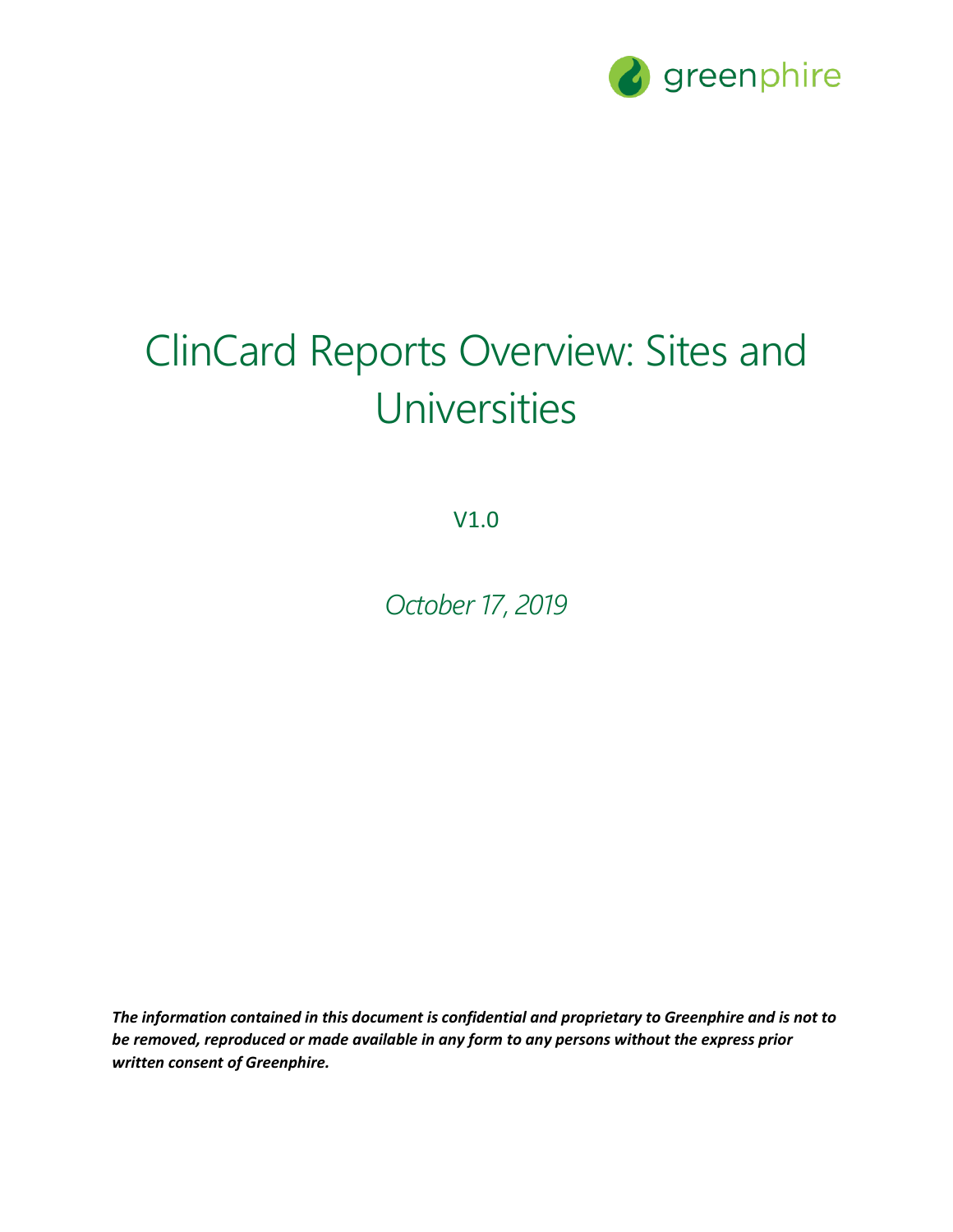## Table of Contents

| 1              |      |  |
|----------------|------|--|
| $\overline{2}$ |      |  |
|                | 2.1  |  |
|                | 2.2  |  |
|                | 2.3  |  |
|                | 2.4  |  |
|                | 2.5  |  |
|                | 2.6  |  |
|                | 2.7  |  |
|                | 2.8  |  |
|                | 2.9  |  |
|                | 2.10 |  |
|                | 2.11 |  |
|                | 2.12 |  |
|                | 2.13 |  |
|                | 2.14 |  |
|                | 2.15 |  |
| 3              |      |  |
|                | 3.1  |  |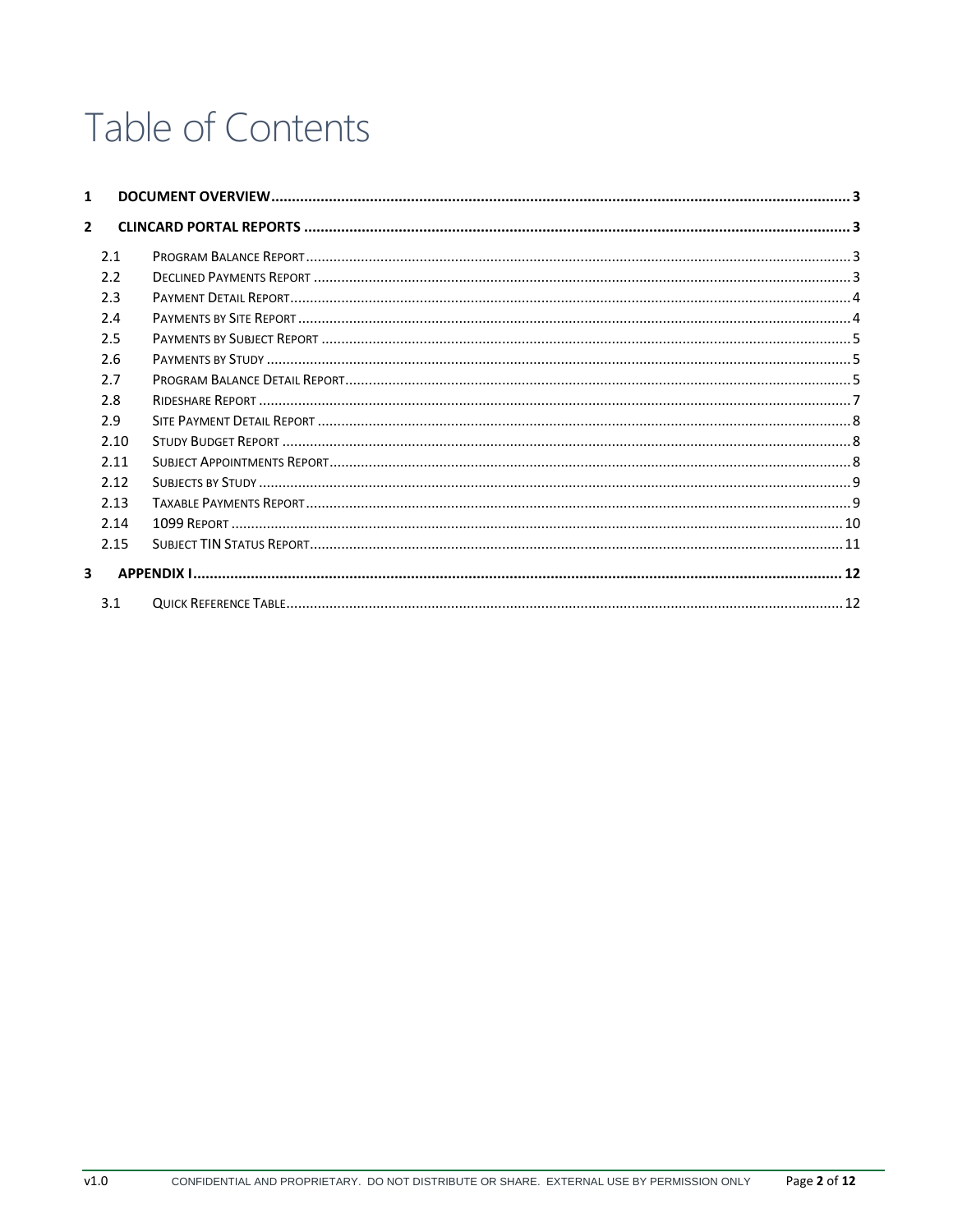## <span id="page-2-0"></span>Document Overview

This document serves as a reference for the various reports that are available within the ClinCard portal. Each report is explained at a high-level with a table explaining the column names with a short field description.

## <span id="page-2-1"></span>2 ClinCard Portal Reports

## <span id="page-2-2"></span>*2.1 Program Balance Report*

The Program Balance Report displays a summary of the payment activity since the start of the program. This report can be used to monitor how issuance funds are flowing throughout a program and what the current program balance is. This summary is visible in the portal only (no excel download).

| <b>Field Name</b>                              | <b>Description</b>                                                   |
|------------------------------------------------|----------------------------------------------------------------------|
| <b>Funding</b>                                 | Total amount funded to date                                          |
| <b>Disbursements</b>                           | Total amount paid to date                                            |
| <b>Current Balance</b>                         | Amount of funding remaining                                          |
| Pending Payments                               | Total amount of payments approved but not yet processed              |
| Minimal Funding                                | Additional amount that must be funded to release pending payments    |
| Suggested Funding                              | Additional amount that should be funded to ensure current and future |
|                                                | payments can process                                                 |
| Program                                        | Name of program                                                      |
| Number of Payments                             | Total count of payments                                              |
| Unique Subjects Paid                           | Count of unique subjects paid                                        |
| <b>Total Disbursements in Funding Currency</b> | Total amount of funds disbursed to subjects in funding currency      |
| <b>Total Disbursements</b>                     | Total amount of funds disbursed to subjects in contracted currency   |

## <span id="page-2-3"></span>*2.2 Declined Payments Report*

The Declined Payments Report displays all payments that were declined by the approver assigned to the study. The report lists the requestor, the request date and the amount. Any notes taken are also displayed. This report defaults to the last 2 weeks but can be filtered by any date range if updated. The data is reflected in Eastern Time (ET).

| <b>Field Name</b>   | <b>Description</b>                              |
|---------------------|-------------------------------------------------|
| Study               | Name of study                                   |
| Requested By        | Full name of the user who requested the payment |
| Declined By         | Full name of the user who declined the payment  |
| Subject ID          | Unique ID for subject                           |
| <b>Request Date</b> | Date when payment request was made              |
| Declined Date       | Date when payment was declined                  |
| Amount              | Payment amount                                  |
| <b>Notes</b>        | Reason for decline of payment                   |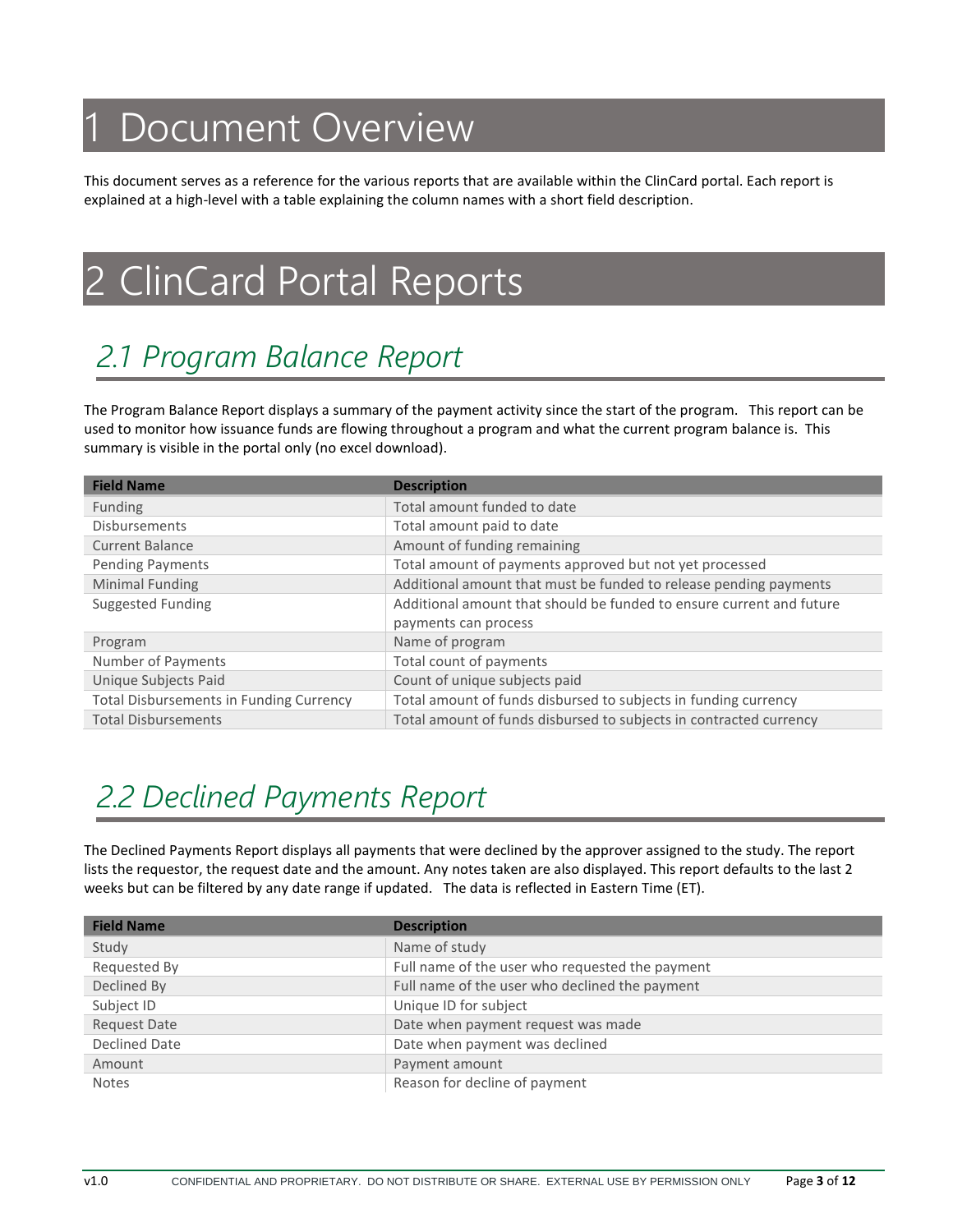## <span id="page-3-0"></span>*2.3 Payment Detail Report*

The Payment Detail Report is designed to review all the payments that have taken place within a program. It provides a detailed view of each payment transaction for a specific date range and can be used to aid in monitoring program activity. This report defaults to the last 2 weeks but can be filtered by any date range if updated. The data is reflected in Eastern Time (ET).

| <b>Field Name</b>       | <b>Description</b>                                            |
|-------------------------|---------------------------------------------------------------|
| <b>Requested Date</b>   | Date payment was requested                                    |
| <b>Transaction ID</b>   | Internal transaction ID                                       |
| Study                   | Name of study                                                 |
| Created By              | Full name of the user who created the payment                 |
| Approved By             | Full name of the user who approved the payment                |
| Site #                  | Number associated to the site                                 |
| Site Name               | Name of site                                                  |
| Card                    | Last 4 digits of card                                         |
| Subject ID              | Unique ID for subject                                         |
| Subject Name            | Name of subject                                               |
| <b>Approval Date</b>    | Date payment was approved                                     |
| <b>Transaction Date</b> | Date payment was processed                                    |
| <b>Trans Type</b>       | Identifies the type of transaction (Add funds, remove funds)  |
| Amount                  | Total payment amount                                          |
| Description             | Descriptive notes regarding the payment                       |
| <b>Payment Notes</b>    | Notes field for the requestor                                 |
| <b>Approval Note</b>    | Notes field for the approver                                  |
| Receipt Available       | Yes or No if a receipt is available for that specific payment |
| Study ID                | Unique ID for study                                           |

## <span id="page-3-1"></span>*2.4 Payments by Site Report*

The Payments by Site Report provides a summary of total payments made to unique subjects and average payment made at the sites level for a particular program. The data in this report can be used for site reconciliation and/or metrics and is linked to the site payment detail report. This report defaults to the last 2 weeks but can be filtered by any date range if updated.

| <b>Field Name</b>     | <b>Description</b>                        |
|-----------------------|-------------------------------------------|
| Site Number           | Number associated to the site             |
| Site Name             | Name of site                              |
| Unique Subjects Paid  | Count of unique subjects paid at the site |
| Number of Payments    | Count of payments made at the site        |
| <b>Total Payments</b> | Total value of payments made at the site  |
| Average Payment       | Average payment amount made at the site   |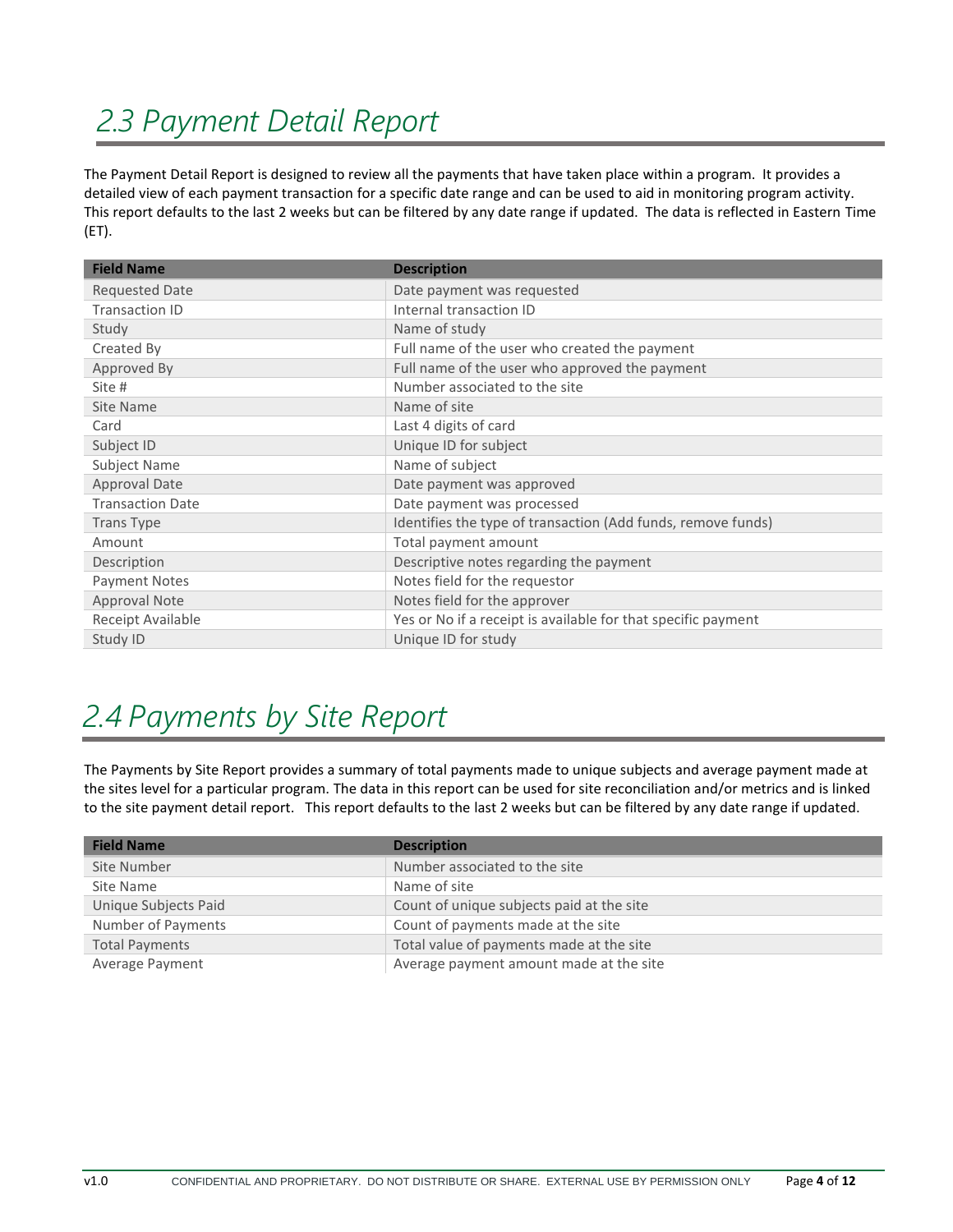## <span id="page-4-0"></span>*2.5 Payments by Subject Report*

The Payments by Subject Report totals all the payments made to subjects in a study. The information provided in this report can be used to determine 1099 distributions/requirements or aid in the reconciling payments for a specific date range. This report links to the Patient Detail report for specific subject details. This report defaults to the last 2 weeks but can be filtered by any date range if updated.

| <b>Field Name</b>     | <b>Description</b>                             |
|-----------------------|------------------------------------------------|
| Subject ID            | Unique ID for subject                          |
| Site Number           | Number associated to the site                  |
| Site Name             | Name of site                                   |
| # Payments            | Count of payments made to the subject          |
| <b>Total Payments</b> | Total payment amount received by the subject   |
| Avg. Payment          | Average payment amount received by the subject |

#### <span id="page-4-1"></span>*2.6 Payments by Study*

The Payments by Study Report displays a summary of all payments in the date range by study**.** This report links to the Site Payment Detail report and can assist in payment distribution for different departments within their organization. This report defaults to the last 2 weeks but can be filtered by any date range if updated. The data is reflected in Eastern Time (ET).

| <b>Field Name</b>          | <b>Description</b>            |
|----------------------------|-------------------------------|
| Study                      | Name of study                 |
| <b>Status</b>              | Status of study               |
| Study ID                   | Unique ID for study           |
| <b>Study Creation Date</b> | Date when study was created   |
| Unique Subjects Paid       | Count of unique subjects paid |
| Number of Payments         | Count of payments made        |
| Last Payment Date          | Date last payment was made    |
| <b>Total Payments</b>      | Total payment amount          |
| Average Payment            | Average payment amount        |

## <span id="page-4-2"></span>*2.7 Program Balance Detail Report*

The Program Balance Detail Report provides the overall total amount funded, total amount disbursed and the resulting balance for a specific date range selected. The data is represented in UTC (Coordinated Universal Time) and is broken out in 3 tabs; summary tab – program values based on the specific date range selected, completed tab – subject level details for the specific date range selected, and pending tab -any payments and reimbursements in a pending state that have not yet processed. This report can help monitor program activity and balance throughout different durations of the study. The subject information in this report is blinded unless requested and configured otherwise.

| <b>Field Name</b>       | <b>Description</b>                                                       |
|-------------------------|--------------------------------------------------------------------------|
| <b>Summary Tab</b>      |                                                                          |
| <b>Starting Balance</b> | The balance as of the Report Period Start Date                           |
| Period Funding          | The total amount funded within the Report Period                         |
| Period Disbursement     | The total amount disbursed within the Report Period                      |
| <b>Ending Balance</b>   | The balance as of the Report Period End Date                             |
| Pending Payments        | The total amount of payments approved but not yet processed as of Report |
|                         | <b>Execution Date</b>                                                    |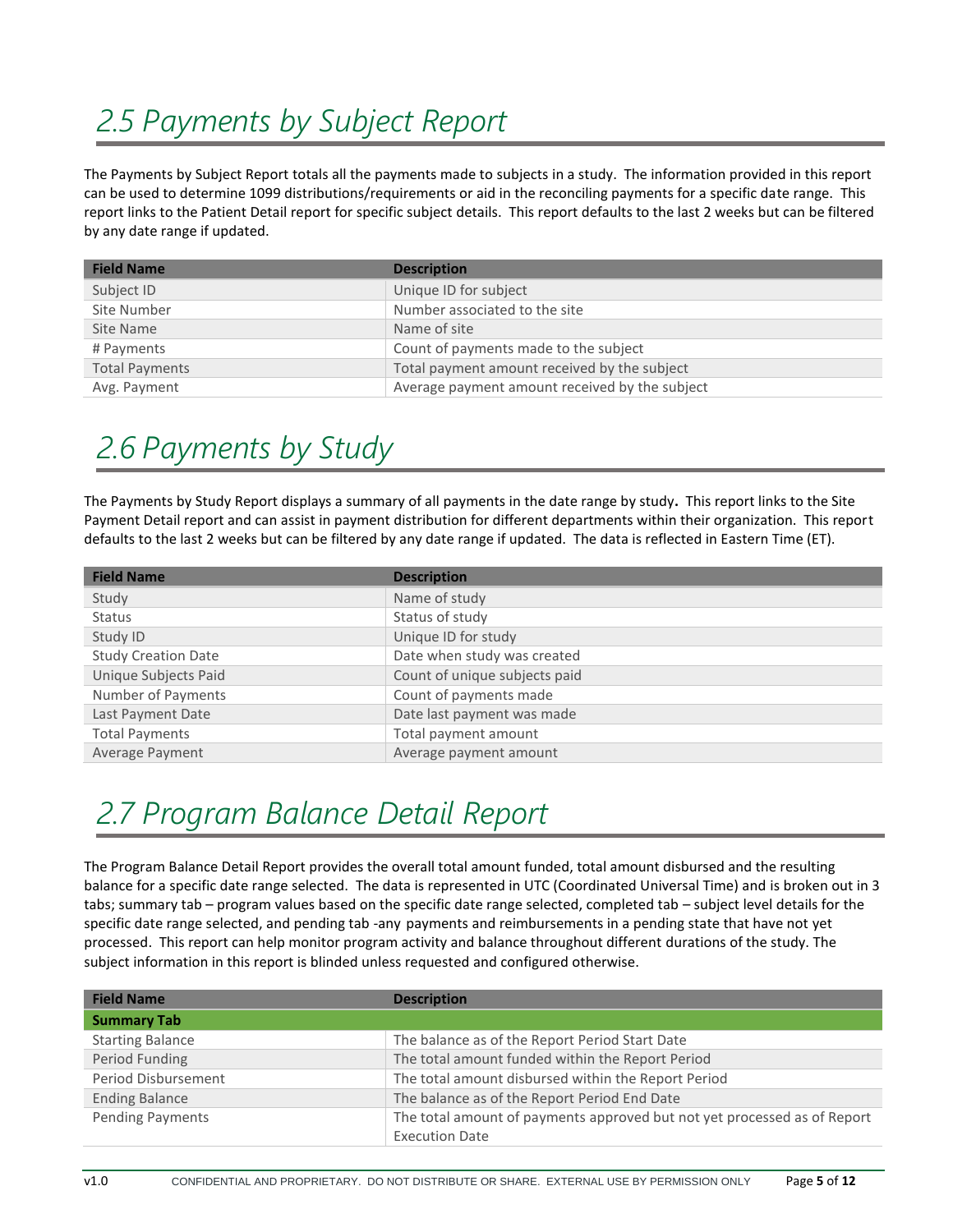| <b>Completed Tab</b>            |                                                                                    |
|---------------------------------|------------------------------------------------------------------------------------|
| <b>Transaction Type</b>         | Identifies the type of transaction (Funding, Disbursement, or Adjustment)          |
|                                 | Identifies the sub type of transaction (Funding, Card load, FX adjustment,         |
|                                 | Card void, direct deposit, Ride request, Ride Cancel, Ride Adjustment, Ride        |
| <b>Transaction SubType</b>      | Request)                                                                           |
| <b>Study Name</b>               | Name of study                                                                      |
| Study ID                        | Unique ID for study                                                                |
| Site Name                       | Name of site                                                                       |
| Site Number                     | Number associated to the site                                                      |
| Payment Type                    | Identifies the type of payment (Payment, Reimbursement, Travel)                    |
| Payment Subtype                 | Identifies the sub type of payment (preset, Drive/Mileage, Rideshare, etc.)        |
| Taxable                         | Indicates if the payment type is taxable                                           |
| Milestone                       | Name of milestone associated with payment                                          |
| <b>Requester Notes</b>          | Any notes provided by payment requester                                            |
| <b>Request Date</b>             | Date payment was requested                                                         |
| Requester                       | Name of who requested the payment                                                  |
| Approve Date                    | Date payment was approved                                                          |
| Approver                        | Name of who approved the payment                                                   |
| Subject ID                      | Unique ID for subject                                                              |
| Subject Name                    | Name of subject (Only displays for site clients and if allow PII is checked)       |
|                                 | Last 4 digits of ClinCard if used (Only displays for site clients and if allow PII |
| Card Last 4                     | is checked)                                                                        |
|                                 | Last 4 digits of account number if used (Only displays for site clients and if     |
| Bank Last 4                     | allow PII is checked)                                                              |
| Payment ID                      | Greenphire's system generated ID for payment                                       |
| <b>Transaction Number</b>       | Sequential transaction number                                                      |
| <b>Transaction Date</b>         | Date of transaction                                                                |
| <b>Disbursement Currency</b>    |                                                                                    |
|                                 | Currency of funds received by subject                                              |
| Amount in Disbursement Currency | Total amount of funds received by subject                                          |
| <b>Funding Currency</b>         | Currency of funds funded                                                           |
| Amount in Funding Currency      | Total amount of funds funded                                                       |
| <b>Starting Balance</b>         | The balance as of the Report Period Start Date                                     |
| <b>Balance Change</b>           | Difference in the starting and ending balance                                      |
| <b>Ending Balance</b>           | The balance as of the Report Period End Date                                       |
| <b>Pending Tab</b>              |                                                                                    |
| <b>Transaction Type</b>         | Identifies the type of transaction (Funding, Disbursement, or Adjustment)          |
|                                 | Identifies the sub type of transaction (Funding, Card load, FX adjustment,         |
|                                 | Card void, direct deposit, Ride request, Ride Cancel, Ride Adjustment, Ride        |
| <b>Transaction SubType</b>      | Request)                                                                           |
| <b>Study Name</b>               | Name of study                                                                      |
| Study ID                        | Unique ID for study                                                                |
| Site Name                       | Name of site                                                                       |
| Site Number                     | Number associated to the site                                                      |
| Payment Type                    | Identifies the type of payment (Payment, Reimbursement, Travel)                    |
| Payment Subtype                 | Identifies the sub type of payment (preset, Drive/Mileage, Rideshare, etc.)        |
| Taxable                         | Indicates if the payment type is taxable                                           |
| Milestone                       | Name of milestone associated with payment                                          |
| <b>Requester Notes</b>          | Any notes provided by payment requester                                            |
| <b>Request Date</b>             | Date payment was requested                                                         |
| Requester                       | Name of who requested the payment                                                  |
| Approve Date                    | Date payment was approved                                                          |
| Approver                        | Name of who approved the payment                                                   |
| Subject ID                      | Unique ID for subject                                                              |
| Subject Name                    | Name of subject (Only displays for site clients and if allow PII is checked)       |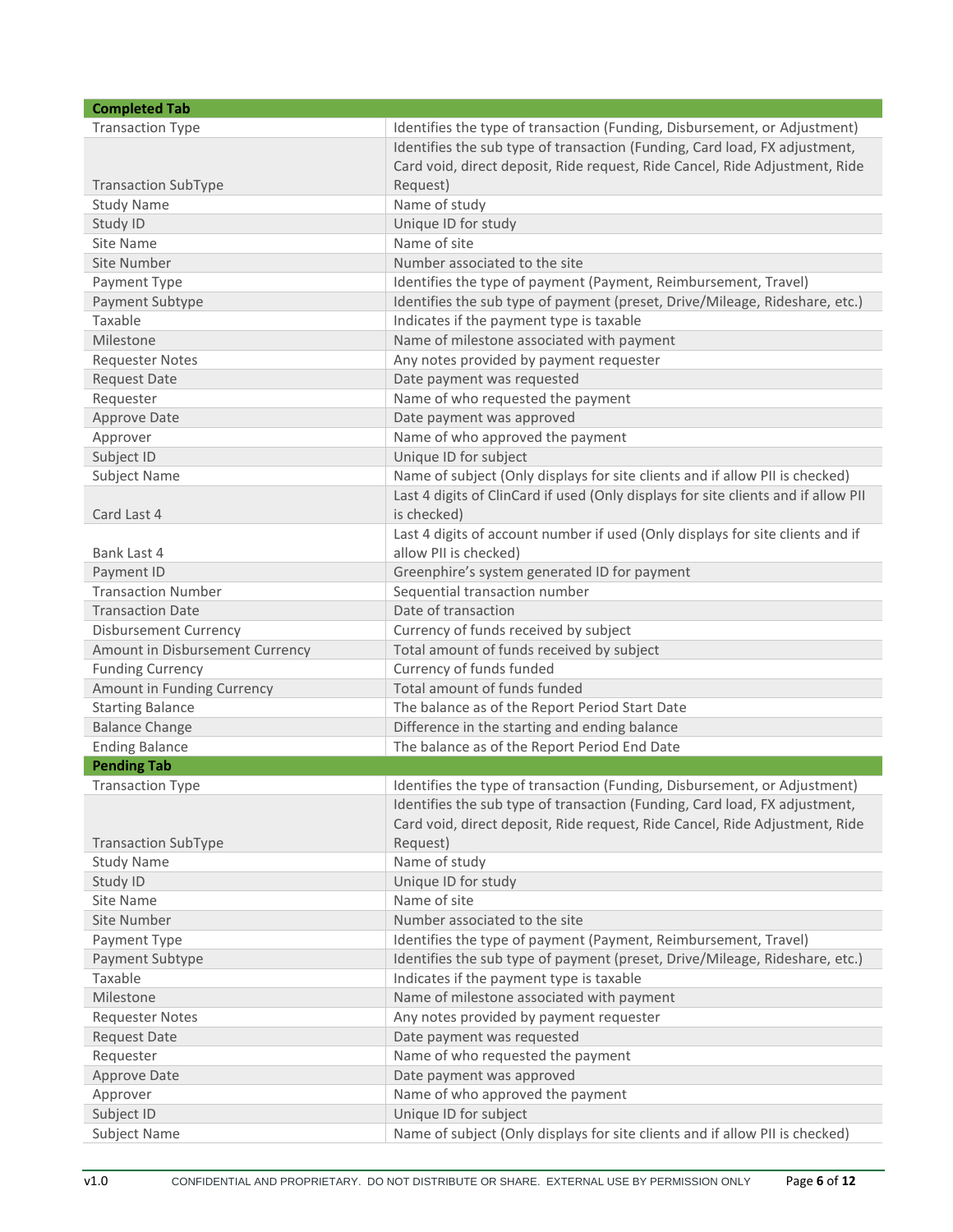| Card Last 4                     | Last 4 digits of ClinCard if used (Only displays for site clients and if allow PII<br>is checked)       |
|---------------------------------|---------------------------------------------------------------------------------------------------------|
| Bank Last 4                     | Last 4 digits of account number if used (Only displays for site clients and if<br>allow PII is checked) |
| Payment ID                      | Greenphire's system generated ID for payment                                                            |
| <b>Transaction Number</b>       | Sequential transaction number                                                                           |
| <b>Transaction Date</b>         | Date of transaction                                                                                     |
| <b>Disbursement Currency</b>    | Currency of funds received by subject                                                                   |
| Amount in Disbursement Currency | Total amount of funds received by subject                                                               |
| <b>Funding Currency</b>         | Currency of funds funded                                                                                |
| Amount in Funding Currency      | Total amount of funds funded                                                                            |

#### <span id="page-6-0"></span>*2.8 Rideshare Report*

The Rideshare Report provides insight on all rides recorded in ClinCard for a specified time period (booked, scheduled, and canceled rides) and their associated costs. This report also provides specific details about each ride including who requested the ride, associated dates as well as distance and duration of rides. This report is only available if Rideshare is enabled.

| <b>Field Name</b>       | <b>Description</b>                                          |
|-------------------------|-------------------------------------------------------------|
| <b>ClinCard Tab</b>     |                                                             |
| Ride ID                 | Unique Ride ID provided by vendor                           |
| Program Name            | Name of program                                             |
| <b>Study Name</b>       | Name of study                                               |
| Study Code              | Client defined code                                         |
| Site Name               | Name of site                                                |
| <b>Request Date</b>     | Date and time ride was requested                            |
| Requester               | Name of who requested the ride                              |
| Cancel Date             | Date and time ride was canceled                             |
| Canceler                | Name of who canceled the ride                               |
| Ride Status             | Indicates status of ride (Picked up, Dropped off, Canceled) |
| Ride Date               | Date and time ride was taken                                |
| Subject ID (Rider)      | Unique ID for subject (rider)                               |
| Original Estimated Cost | Original cost pulled from issuance to cover the ride        |
| Receipt Cost            | Actual cost of ride for the time of day and distance        |
| <b>Invoice Cost</b>     | Final cost of ride (Receipt cost + any incurred fees)       |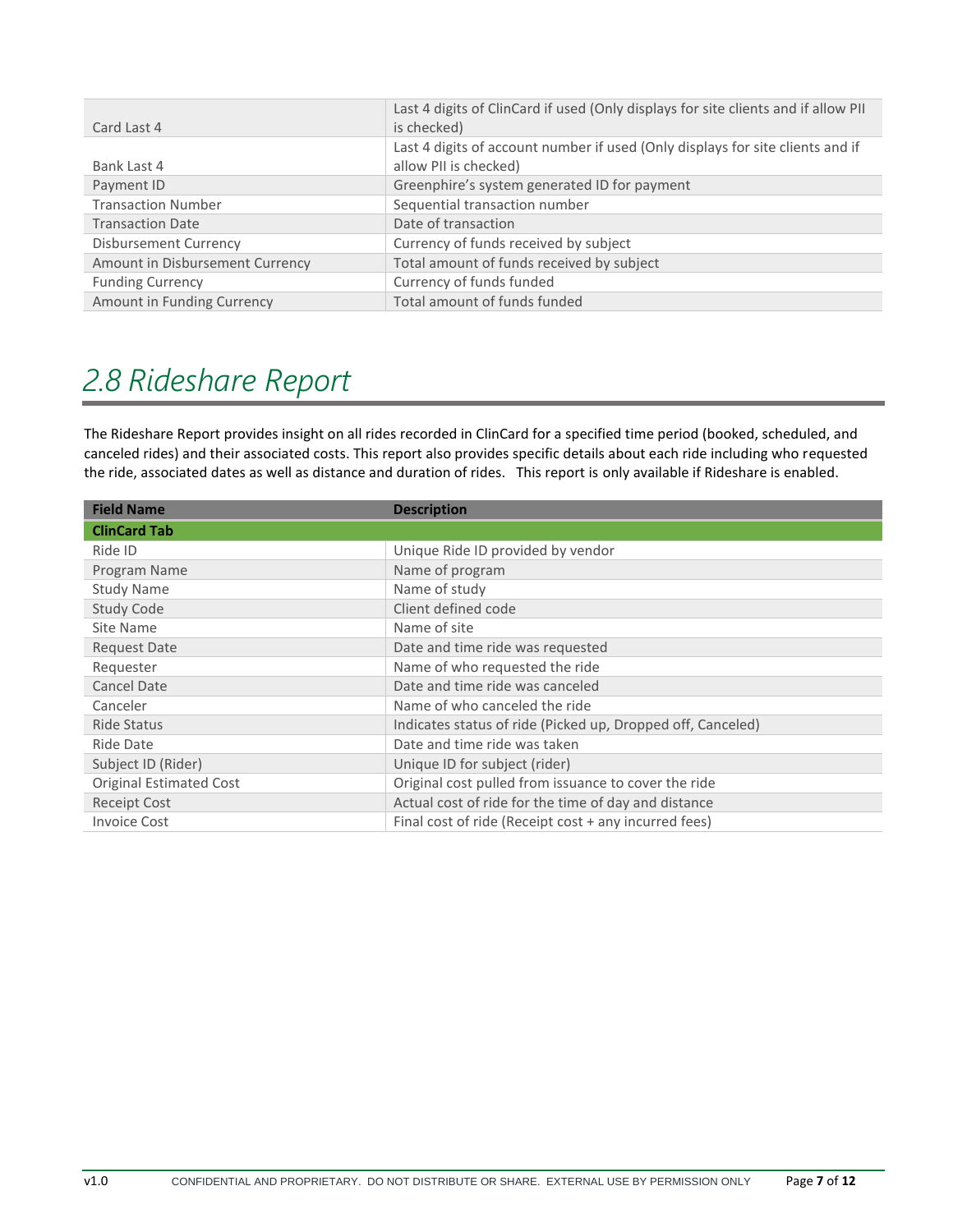#### <span id="page-7-0"></span>*2.9 Site Payment Detail Report*

The Site Payment Detail Report displays a summary of the payment activity within a program for a specific date range. This report allows you to drill down to a program, study, or site level. This report defaults to the last 2 weeks but can be filtered by any date range if updated. The data is reflected in Eastern Time (ET).

| <b>Field Name</b>           | <b>Description</b>                           |
|-----------------------------|----------------------------------------------|
| <b>Transaction Date</b>     | Payment date                                 |
| Transaction ID              | Internal payment ID                          |
| Study                       | Name of study                                |
| Card or Bank Account Number | Last 4 digits of card or bank account number |
| Subject Name                | Name of subject                              |
| Subject ID                  | Unique ID for subject                        |
| Description                 | Descriptive notes regarding the payment      |
| Amount                      | Payment amount                               |

#### <span id="page-7-1"></span>*2.10 Study Budget Report*

The Study Budget Report reviews all studies within a selected program. It displays the total payments made for each study and calculates the remaining budget for each study, only if a study budget is set. This report provides insight into how much funding each study has remaining as well as how many total payments have been calculated over the list of the study.

| <b>Field Name</b>       | <b>Description</b>       |
|-------------------------|--------------------------|
| Sponsor Name            | Name of client           |
| <b>Study Name</b>       | Name of study            |
| Study ID                | Unique ID for study      |
| <b>Budget</b>           | Total budget amount      |
| <b>Total Payments</b>   | Total payments amount    |
| <b>Remaining Budget</b> | Remaining budget balance |

## <span id="page-7-2"></span>*2.11 Subject Appointments Report*

The Subject Appointments Report is designed to provide information regarding appointments that have been setup for a Program within a specific timeframe. The information on this report is blinded unless requested and configured otherwise. Site Coordinator can utilize this report to prep/plan for the weeks activity or they can provide a printout and provide to a subject as a reminder. The data is reflected in Eastern Time (ET).

| <b>Field Name</b> | <b>Description</b>                |
|-------------------|-----------------------------------|
| Subject ID        | Unique ID for subject             |
| Subject Name      | Name of subject                   |
| Date Scheduled    | Date appointment is scheduled for |
| Time Scheduled    | Time appointment is scheduled for |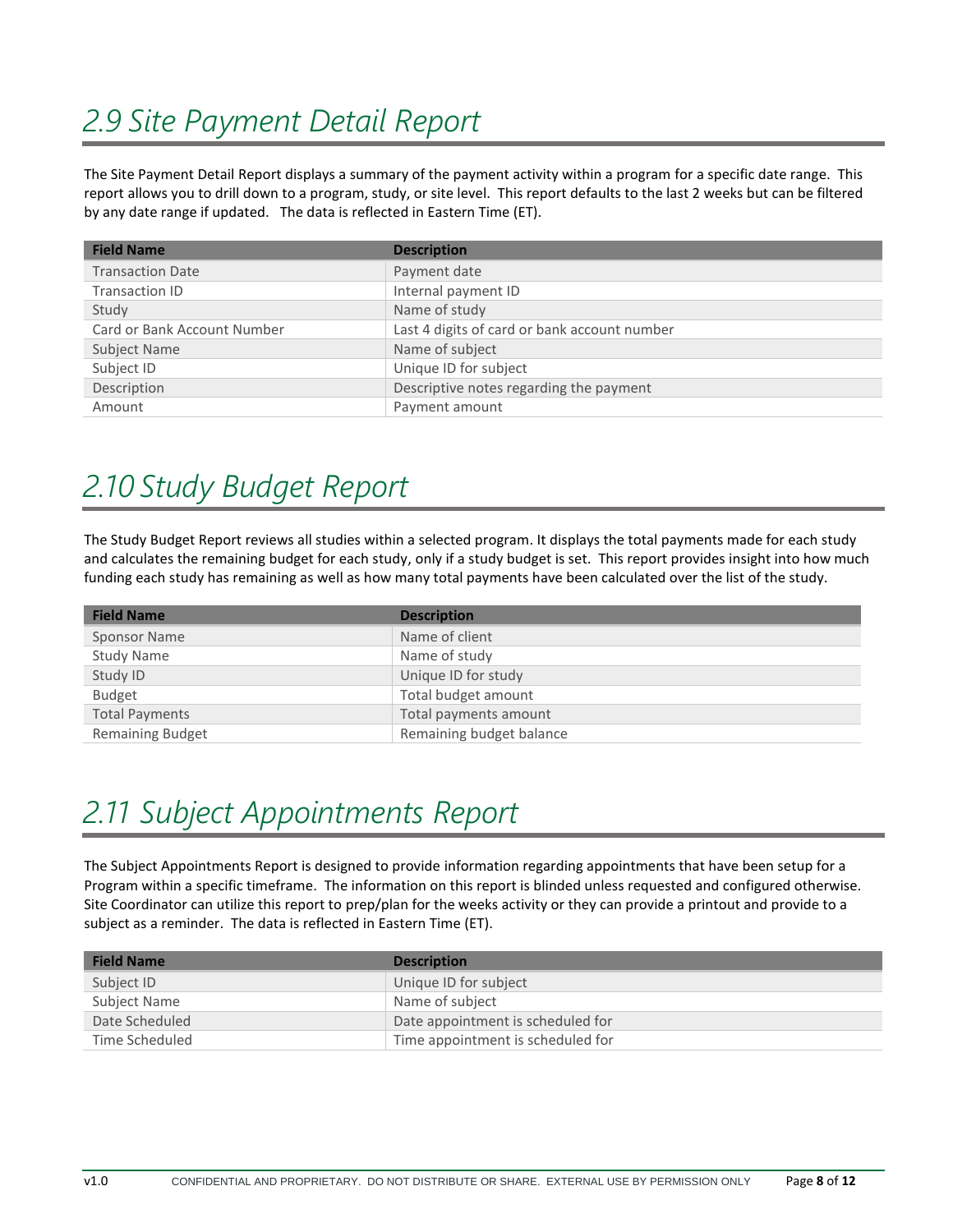## <span id="page-8-0"></span>*2.12 Subjects by Study*

The Subjects by Study Report displays all subjects participating within a program. It can subsequently be broken down by study to provide a high-level summary of subject participation detail. The subject information in this report is blinded unless requested and configured otherwise. It allows users to have insight into when subjects have been registered and had their cards assigned as well as site's usage of the system. This report is linked to the payment detail report. The data is reflected in Eastern Time (ET).

| <b>Field Name</b>            | <b>Description</b>                                                   |
|------------------------------|----------------------------------------------------------------------|
| Subject ID                   | Unique ID for subject                                                |
| Subject Status               | Subjects status (enrolled, dropped, screened, on hold)               |
| Site Name                    | Name of site                                                         |
| Site Number                  | Number associated to the site                                        |
| Date Created                 | Date of subject registration                                         |
| Subject Name                 | Name of subject (only available for sites when allow PII is checked) |
| Last Four                    | Last 4 digits of card                                                |
| Card Assignment Date         | Date of current card assigned                                        |
| <b>First Card Assignment</b> | Date when first card was assigned                                    |
| <b>Count Payments</b>        | Count of payments                                                    |
| <b>Total Payments</b>        | Total payment amount                                                 |
| # of Studies                 | Count of studies                                                     |

#### <span id="page-8-1"></span>*2.13 Taxable Payments Report*

The Taxable Payments Report provides earnings summary with the amounts withheld from any taxable payments to the study subjects and does not reveal personal identifying information (PII). This report can help users gain more insight into which taxable payments and unsubstantiated reimbursements are driving the earnings displayed on the 1099. This report is recommended for IRS remittance. This report is available if Tax Management is enabled.

| <b>Field Name</b>           | <b>Description</b>                                           |
|-----------------------------|--------------------------------------------------------------|
| <b>Tax Summary Tab</b>      |                                                              |
| Client EIN                  | Clients employee identification number                       |
| <b>Study Name</b>           | Name of study                                                |
| Subject ID                  | Unique ID for study                                          |
| Currency                    | Country currency payments were made in                       |
| <b>Study Earnings</b>       | Total study earnings                                         |
| Study Withholding           | Total amount of funds withheld during the study              |
| <b>Taxable Payments Tab</b> |                                                              |
| Client EIN                  | Clients employee identification number                       |
| <b>Study Name</b>           | Name of study                                                |
| Study ID                    | Unique ID for study                                          |
| Site Name                   | Name of site                                                 |
| Site Number                 | Number associated to the site                                |
| Subject ID                  | Unique ID for subject                                        |
| Payment Amount              | Total earned before tax                                      |
| <b>Federal Withholding</b>  | Total withheld                                               |
| <b>Released Amount</b>      | Total amount subject received (payment amount - withholding) |
| Currency                    | Currency                                                     |
| <b>Transaction Type</b>     | Identifies the type of transaction (Payment)                 |
| <b>Transaction Subtype</b>  | Identifies the subtypes of transaction (preset, manual)      |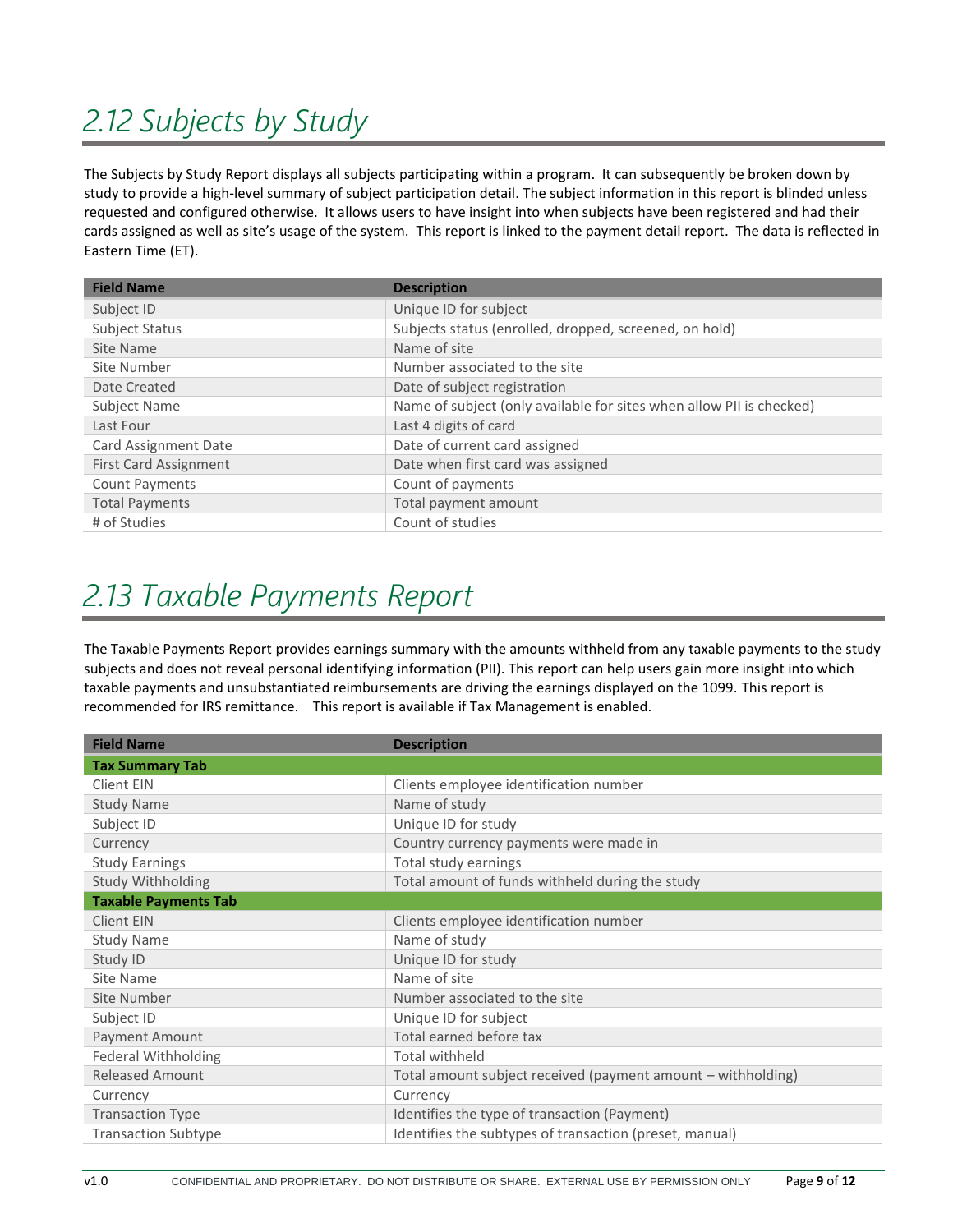| <b>Milestone Description</b>     | Visit name                                                            |
|----------------------------------|-----------------------------------------------------------------------|
| <b>Requested Date</b>            | Date payment was requested                                            |
| Requested By                     | Full name of the user who requested the payment                       |
| Approved Date                    | Date payment was approved                                             |
| Approved By                      | Full name of the user who approved the payment                        |
| Processed Date                   | Date payment was released/paid                                        |
| Withdrawn Amount                 | Total amount of withdrawn payment                                     |
| Over Withheld                    | Amount that was over withheld and will be returned to client issuance |
| <b>Total Void Amount</b>         | Total amount of voided payments                                       |
| Void Date                        | Data payment was voided                                               |
| <b>Taxable Remittance Tab</b>    |                                                                       |
| Client EIN                       | Clients employee identification number                                |
| <b>Processed Date</b>            | Date payment was released/paid                                        |
| Currency                         | Currency                                                              |
| <b>Total Federal Withholding</b> | <b>Total withheld</b>                                                 |

#### <span id="page-9-0"></span>*2.14 1099 Report*

The 1099 Report provides details for the payments made to individuals within a study. It totals the amount paid for each subject and can filter only those subjects who exceed the tax threshold. This report is available with the appropriate configuration and can be helpful for tax purposes at the end of a year. Filters are available to only show individuals who have been paid over a specific amount or only show subjects with no TIN provided. Additionally, you can select to include the subjects ID and/or TIN on the report.

| <b>Field Name</b>           | <b>Description</b>                                                                     |
|-----------------------------|----------------------------------------------------------------------------------------|
| <b>TIN</b>                  | Subjects Tax Identification Number (SSN) (Only visible if filtered option<br>selected) |
| Last Name                   | Subjects last name                                                                     |
| <b>First Name</b>           | Subjects first name                                                                    |
| Middle Name                 | Subjects middle initial                                                                |
| Address 1                   | Subjects address line 1                                                                |
| Address 2                   | Subjects address line 2                                                                |
| City                        | Subjects city                                                                          |
| State                       | Subjects state                                                                         |
| Postal code                 | Subjects zip code                                                                      |
| Country                     | Subjects country                                                                       |
| Site                        | Name of site                                                                           |
| <b>Studies</b>              | Name of study                                                                          |
| Subject ID                  | Unique ID for subject. (Only visible if filtered option selected)                      |
| Total                       | Total income received in the reporting year                                            |
| Withheld                    | Total amount withheld in the reporting year                                            |
| <b>Total Payments</b>       | Total amount of taxable payments in the reporting year                                 |
| <b>Total Reimbursements</b> | Total amount of taxable reimbursements in the reporting year                           |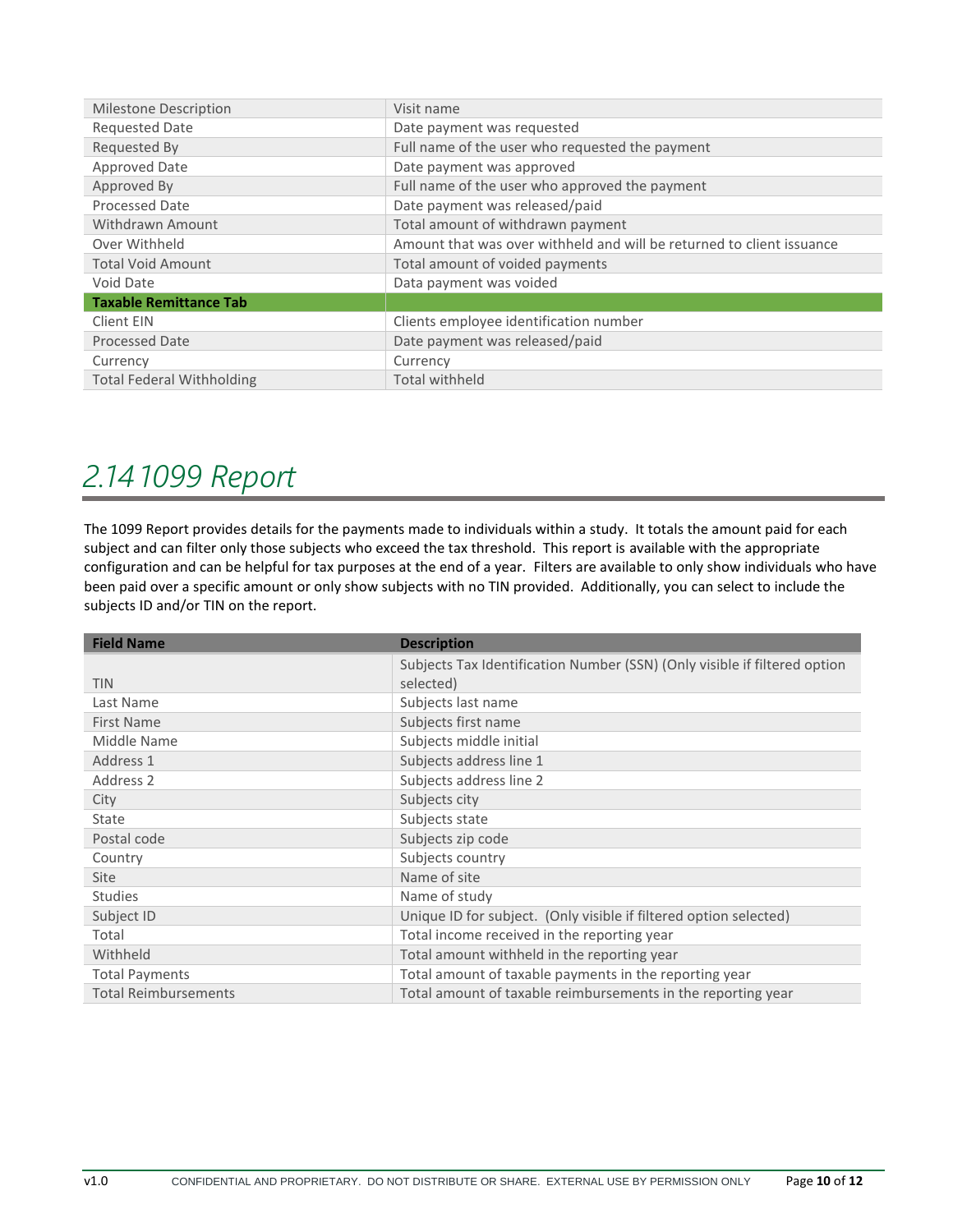## <span id="page-10-0"></span>*2.15 Subject TIN Status Report*

The Subject TIN Status Report provides insight into which subjects have had their TIN successfully validated or not. This report can also be used to confirm which studies have TIN validation enabled. The subject information in this report is blinded unless requested and configured otherwise. Additional filters are also available to narrow down a reports search (TIN Validated and TIN provided)

| <b>Field Name</b>          | <b>Description</b>                           |
|----------------------------|----------------------------------------------|
| <b>Study Name</b>          | Name of study                                |
| Study ID                   | Unique ID for study                          |
| Site Name                  | Name of site                                 |
| Site Number                | Number associated to the site                |
| Subject ID                 | Unique ID for subject                        |
| <b>TIN Provided</b>        | True or False if TIN was provided            |
| <b>TIN Validated</b>       | True or False if TIN was validated           |
| <b>TIN Validation Date</b> | Most recent date TIN was sent for validation |